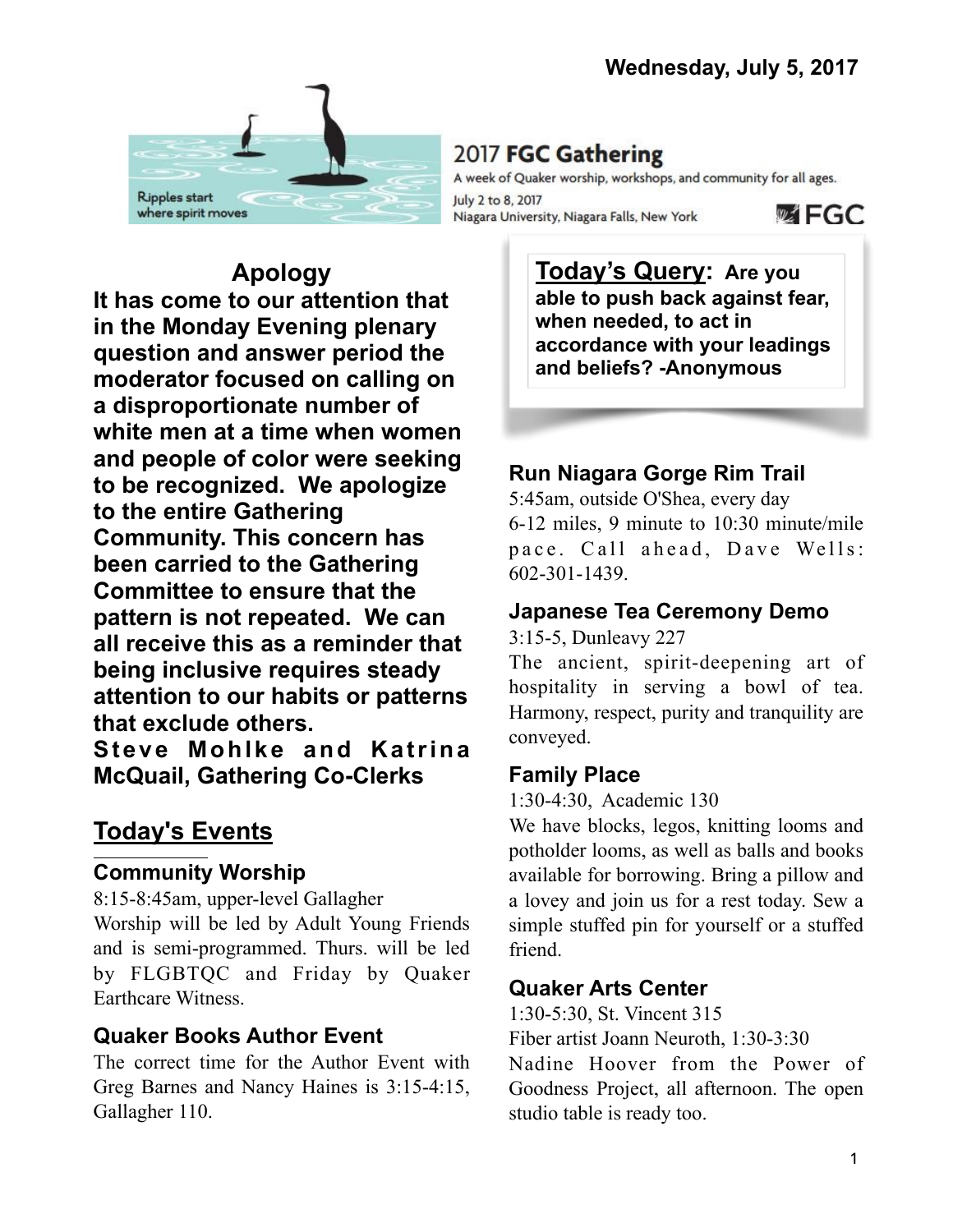### **12-Step Meetings**

Al-anon meets at 3:15, while an Open AA Meeting (All Are Welcome) is scheduled for 4:30. Both meet at Dunleavy 208.

#### **Friends House Moscow**

4:30, Academic 228

What's happening in Russia? How is it changing? Health care? Economy? CO's? Putin? Attitudes? How are Quakers contributing to a civil society? Inspiring. Eye-opening.

### **Nightingales**

9:15pm, Academic 228

Nightingales is a Midwest-based, free form group of a cappella singers. Friends come together to share harmonies. Join us!

# **Announcements**

### **Tick Alert--Be Vigilant**

Friends have reported finding Deer ticks (the type that carry Lyme Disease) on their skin and clothes. The Healing Center recommends that anyone walking through or spending time in the grass, or coming into contact with any other vegetation in the surrounding area, check themselves for ticks.

# **Half Gathering Check-Out Lower Level Gallagher**

8am-12pm, Info Desk 12-3, with NU Staff

If you are checking out on 7/5, please return the following: purple lanyard with plastic pouch, hard key, swipe card, and **linen set.**

#### **Dress for Making Ripples Plenary**

Friends are invited to wear clothing in "watery" colors. Flowing garments are highly encouraged. Bring a shaker or a bell if you can.

#### **Workshop Leaders--Urgent Emergency Measures Document**

The Workshop Committee (given the importance of its contents) is requiring all Workshop Leaders that have not yet received a print copy of the Emergency Measures Document to pick up a copy by Wednesday. Copies will be available at the Workshop Table until 1:30, or after that, at the Info Desk. Identifying yourself as a Workshop Leader will cue staff as to what document you're seeking.

#### **Access Resources--Returning Equipment Reminder**

Access Resources wants to remind everyone who rented or borrowed equipment to make sure it is returned. Power scooters and manual wheelchairs should be returned to Kiernan. All other equipment should be returned to Access Resources in Gallagher.

# **Love Books? Help the Bookstore**

Lend-a-Hand is seeking volunteers to help out in the Bookstore (no special skills needed), Wednesday-Friday, from 9am to 8pm. The need is greatest during meal times. Sign up at the Lend-a-Hand table, lowerlevel Gallagher.